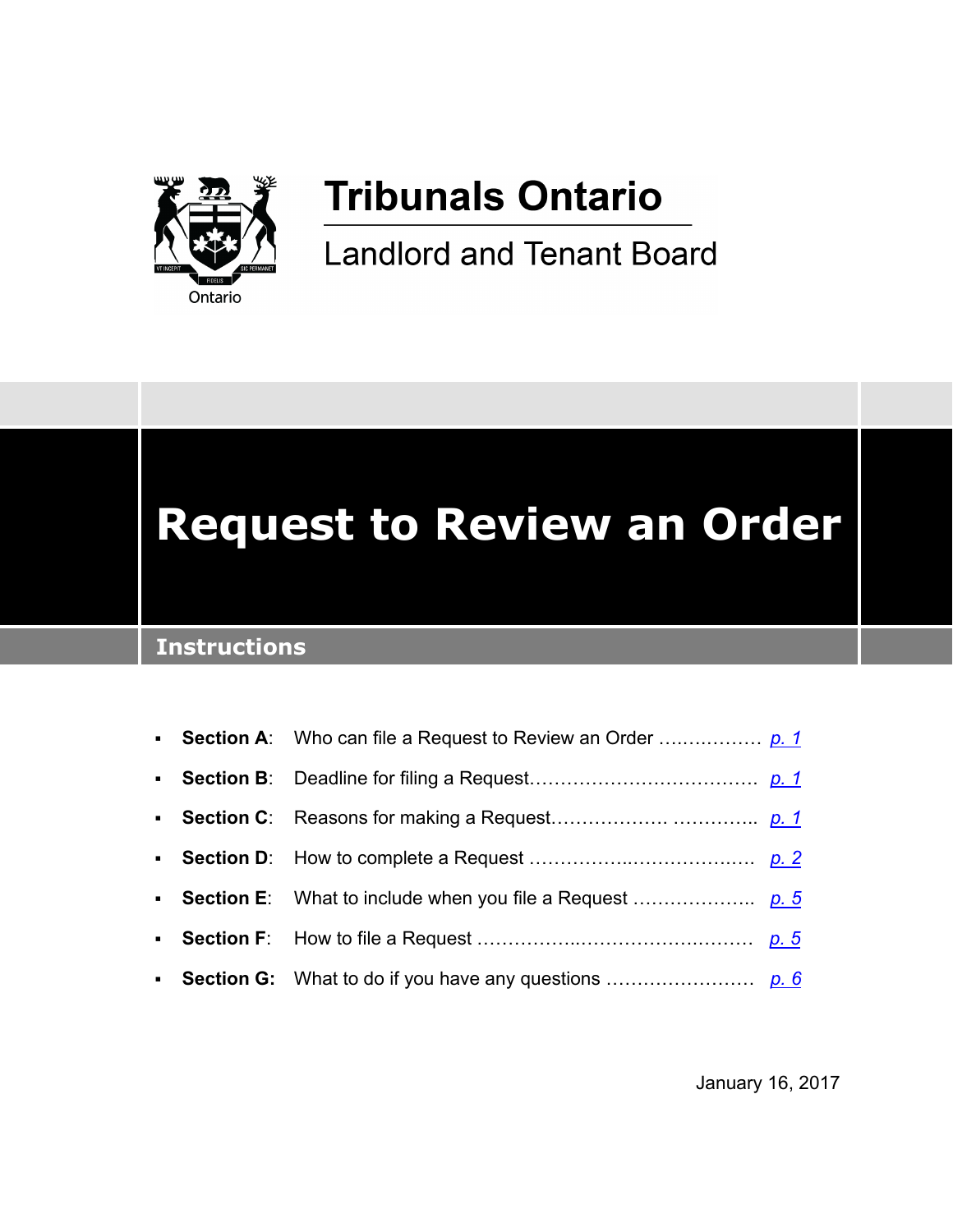

## <span id="page-1-0"></span>**A Who can file a Request to Review an Order**

Any party to an order issued by the Landlord and Tenant Board (the LTB) may file a request to review an order. As well, any other person directly affected by the outcome of a particular order may file a request to review the order.

The LTB will only consider a request to review a final Order, or an Interim Order which affects the rights of a party in a final way.

#### <span id="page-1-1"></span>**SECTION B** Deadline for filing a Request

A request to review an order or decision must be made to the LTB no later than **30 days** after the date the order was issued.

If the request is made after the 30-day deadline, the person making the request must also make a request to extend time. The *[Request to Extend or Shorten Time](https://tribunalsontario.ca/ltb/forms/)* is available from the LTB website at [tribunalsontario.ca/ltb.](https://tribunalsontario.ca/ltb)

#### <span id="page-1-2"></span>**SECTION C Reasons for making a Request**

Before filing a Request to Review an Order, you should review the LTB's *[Interpretation Guideline #8, Review of an Order,](https://tribunalsontario.ca/documents/ltb/Interpretation%20Guidelines/08%20-%20Review%20of%20an%20Order.html) and [Rule of Practice #29, Review of](https://tribunalsontario.ca/documents/ltb/Rules/LTB%20Rules%20of%20Practice.html)  [Orders](https://tribunalsontario.ca/documents/ltb/Rules/LTB%20Rules%20of%20Practice.html)* to assist you in completing your request. This Guideline and Rule of Practice are available from the LTB website at [tribunalsontario.ca/ltb.](https://tribunalsontario.ca/ltb)

A Request to Review an Order can be made by a party affected by an order if:

- the party believes the order contains a serious error, and/or
- the party was not reasonably able to participate in the proceeding.

#### **The** *Request to Review an Order* **is not an opportunity for a party to have their matter heard a second time if they are not satisfied with the Board's decision.**

#### **What is a "serious error"?**

The following are some examples of what *may* be considered a serious error:

 **An error in jurisdiction** (the Board did not have the authority to decide the issue, or the Board applied the *Residential Tenancies Act, 2006* in a situation where it did not apply).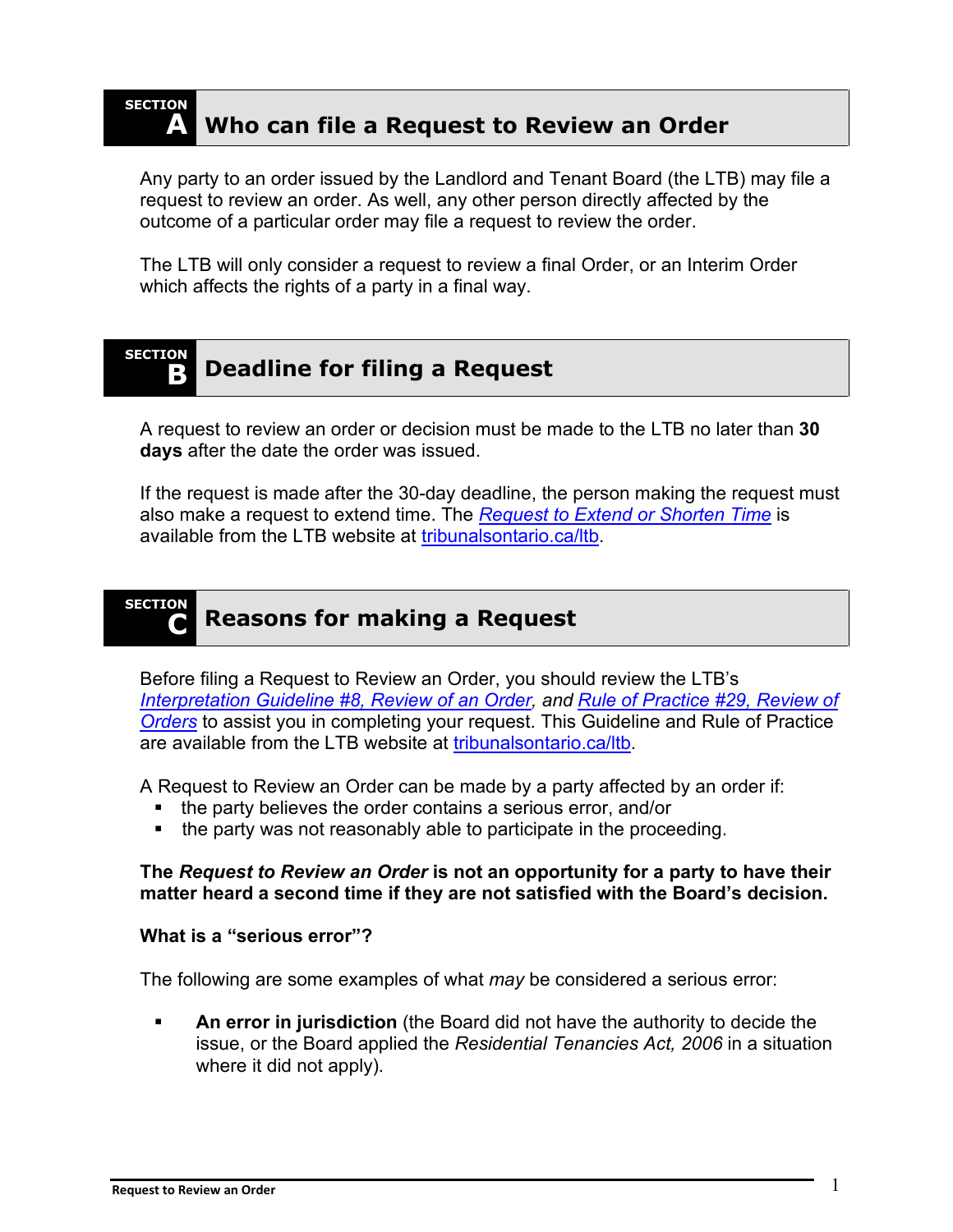- **An error in procedure** that might have caused prejudice to a party (e.g. failing to comply with the rules of natural justice).
- **An unreasonable exercise of discretion** (e.g. a decision falls outside the usual range of remedies or results and the Member has not explained the outcome in the order).

#### **When is a party "not reasonably able to participate" in a proceeding?**

The following are some examples of when it *may* be found that a party was not reasonably able to participate in a proceeding:

- The person requesting the review was out of the country, in hospital or in police custody when the notice of hearing was served and/or the hearing was held.
- The notice of hearing and other documents were served incorrectly (e.g. to the wrong address or to the incorrect individual).
- **The party was unable to attend or ask for an adjournment of the proceeding** because of a sudden illness, family crisis, extreme weather or transportation problems.

#### <span id="page-2-0"></span>**SECTION D** How to complete a Request

Read these instructions before completing the application form. You are responsible for ensuring that your request is correct and complete. Follow the instructions carefully when you complete the request form.

The information you fill in on the form will be read electronically; therefore, it is important to follow the instructions below:

- Print clearly or type and do not touch the edges of the boxes.
- **If there are more boxes in a line than you need, start from the left and** leave the extra boxes blank.
- Do not fill in boxes that do not apply to you (for example, if you do not have a fax number, do not fill in boxes in the space marked "Fax Number").
- If the instructions tell you to shade a box or a circle (for example, circles marked "Yes" or "No"), shade the box or circle completely.

### **PART 1: GENERAL INFORMATION**

#### **Requester's Information**

Shade the appropriate circle to indicate whether you are a landlord, tenant, co-op, co-op member or other party.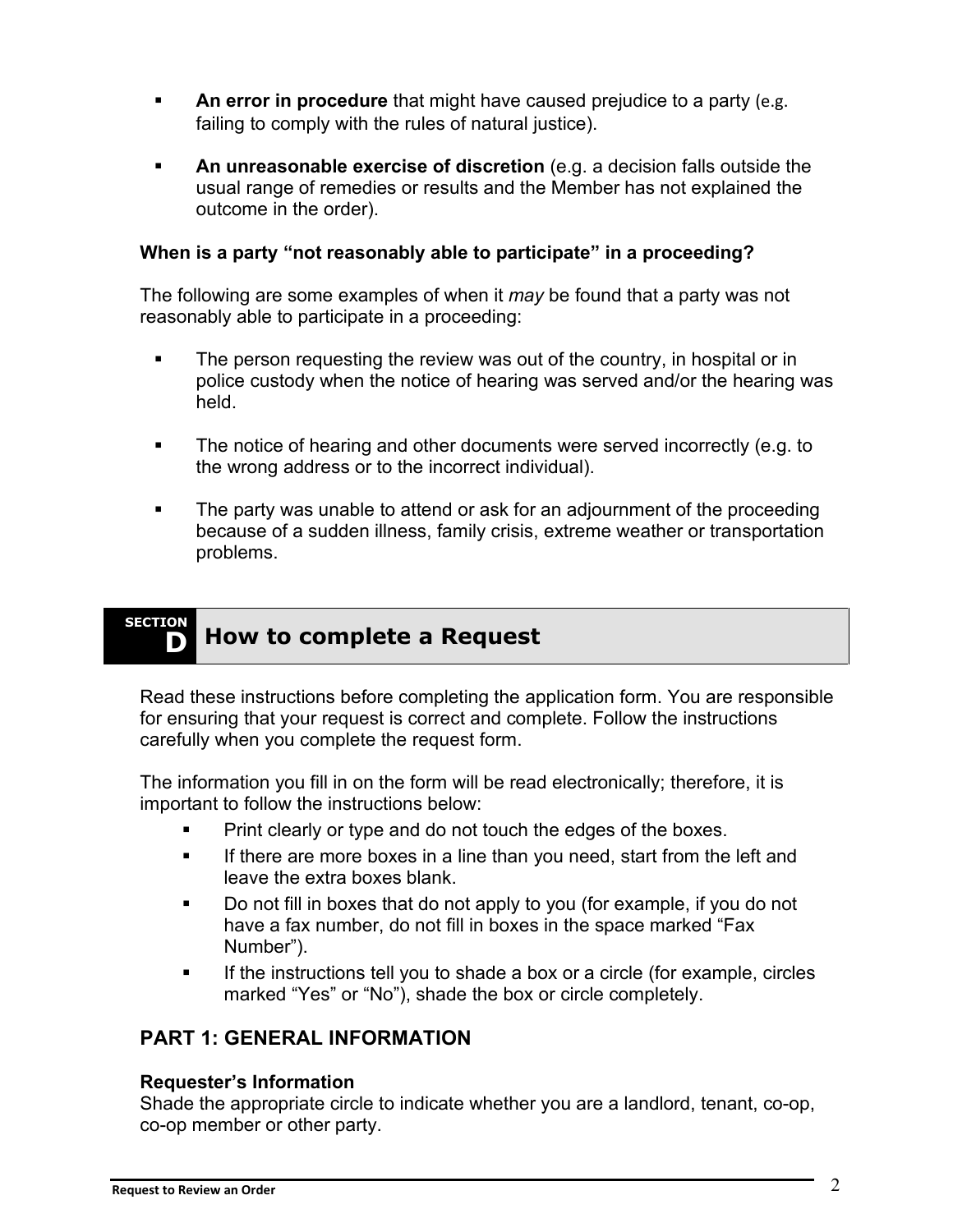Fill in your name and address. If the requester is a company, fill in the name of the company under "First Name". Include both daytime and evening telephone numbers and a fax number and e-mail address, if you have them.

#### **Unit, Building or Complex Covered by the Request**

Fill in the complete address of the rental unit, including the unit number (or apartment or suite number) and the postal code.

If the street name includes a direction that will not fit in the five spaces provided (such as Northeast) use the following abbreviations: *NE* for Northeast, *NW* for Northwest, *SE* for Southeast, *SW* for Southwest.

#### **Example:**

If the address is: #208 at 1120 Mayfield Road North, London, this is how you should complete Part 1 of the application:



#### **Other Parties to the Request**

Shade the appropriate circle to indicate if the other party to the request is the landlord, tenant, co-op, co-op member or other party.

Fill in the other party's name and address. If the other party is a company, fill in the name of the company under "First Name". Include both daytime and evening telephone numbers and a fax number and e-mail address, if you have them.

If there is more than one other party, provide the names, addresses and telephone numbers of the additional other parties on the *[Schedule of Parties](https://tribunalsontario.ca/ltb/forms/)* form which is available from the LTB website at [tribunalsontario.ca/ltb.](https://tribunalsontario.ca/ltb)

## **PART 2: REASONS FOR YOUR REQUEST**

Shade the appropriate box or boxes to indicate whether you believe the Board made a serious error, and/or you were not reasonably able to participate in the proceeding.

In the space provided, describe in detail the serious error you believe is contained in the order or explain why you were not reasonably able to participate in the proceeding. As well, indicate how you think the order should be changed if your request for review is successful.

**Important:** A party may only file one request to review an order so it is important to include all your reasons. If you do not convince the Board that there may be a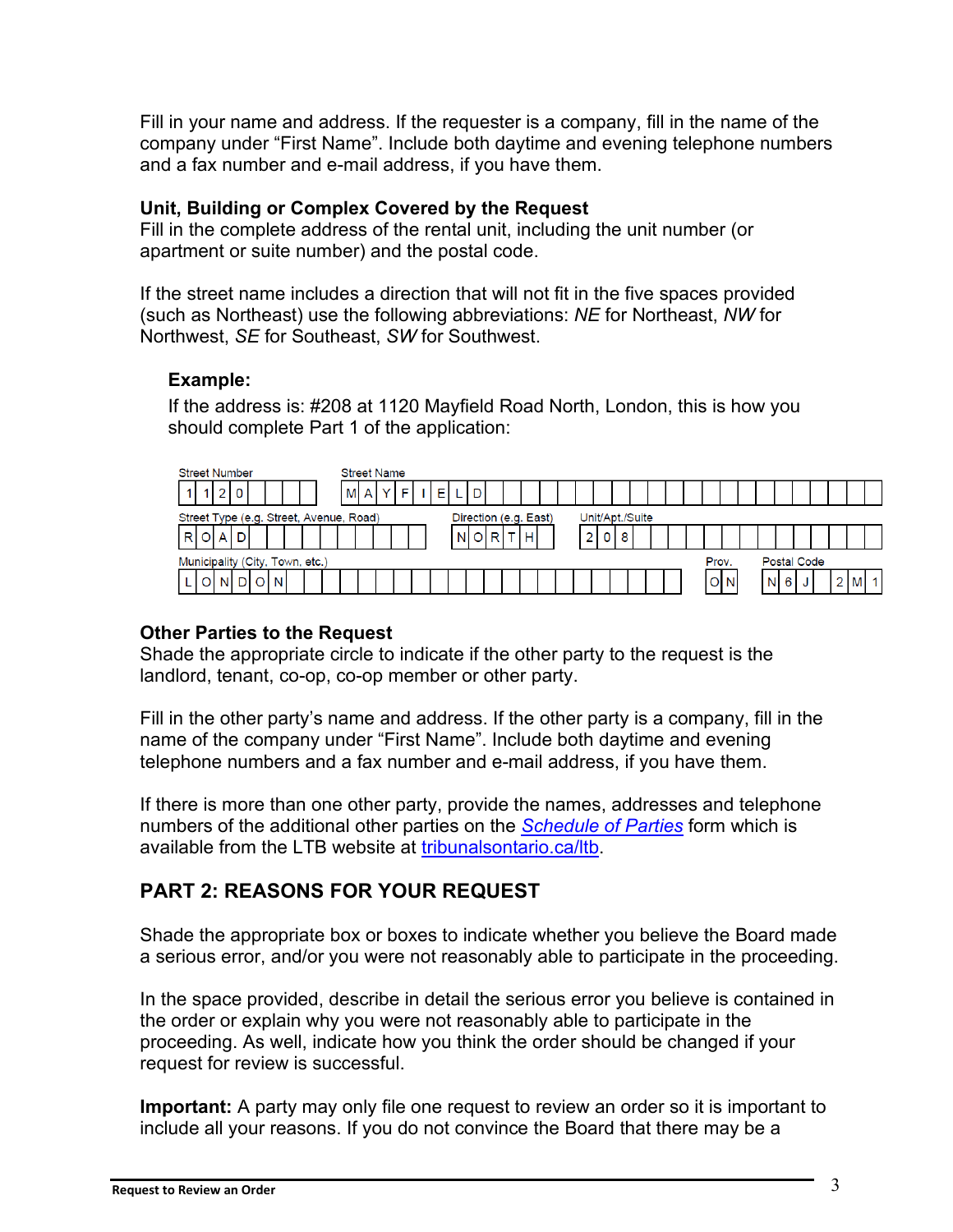serious error in the order, or that you were not reasonably able to participate in the proceeding, your Request to Review an Order may be dismissed without further consideration.

On the form, shade the appropriate circle to indicate if you are asking the Board to stay (put on hold) the order you want reviewed, or lift (remove) a stay.

- If you are requesting that the Board stay (put on hold) the order you want to review then, in the space provided on the form, explain why the order should be stayed. An order that is stayed **cannot** be enforced.
- If the order you want reviewed has been appealed to the Divisional Court, the order is automatically stayed and the Board cannot consider your Request to Review an Order unless it first decides to lift the stay of the appeal. In the space provided on the form, indicate if an appeal has been filed with the Divisional Court and explain why the Board should lift (remove) the stay resulting from the appeal.

## **PART 3: SIGNATURE**

If you are the requester, shade the circle marked "Requester". Then, sign the review request and fill in the date.

If you are the representative shade the circle marked "Representative". Then, sign the review request and fill in the date.

## **REQUEST FOR ADDITIONAL SERVICES FORM**

The LTB wants to ensure that everyone who uses its services can ask for and receive accommodation and/or French Language services in order to be able to participate in its proceedings on an equal basis.

Shade the appropriate box or boxes on the form to indicate whether you need accommodation under the Ontario *Human Rights Code,* French-language services or both. The LTB will not include a copy of this form when we give the other parties a copy of the request form. However, the information will be included in your application file. The file may be viewed by other parties to the request for review.

If you require accommodation under the *Human Rights Code*, explain what services you need in the space provided.

### **PAYMENT INFORMATION FORM**

Complete this form to provide the LTB with the information required to process your request. Your request will not be accepted if you do not pay the fee at the time you file the request. If you owe money to the LTB as a result of failing to pay a fee or any fine or costs set out in an order, your review may be refused or discontinued.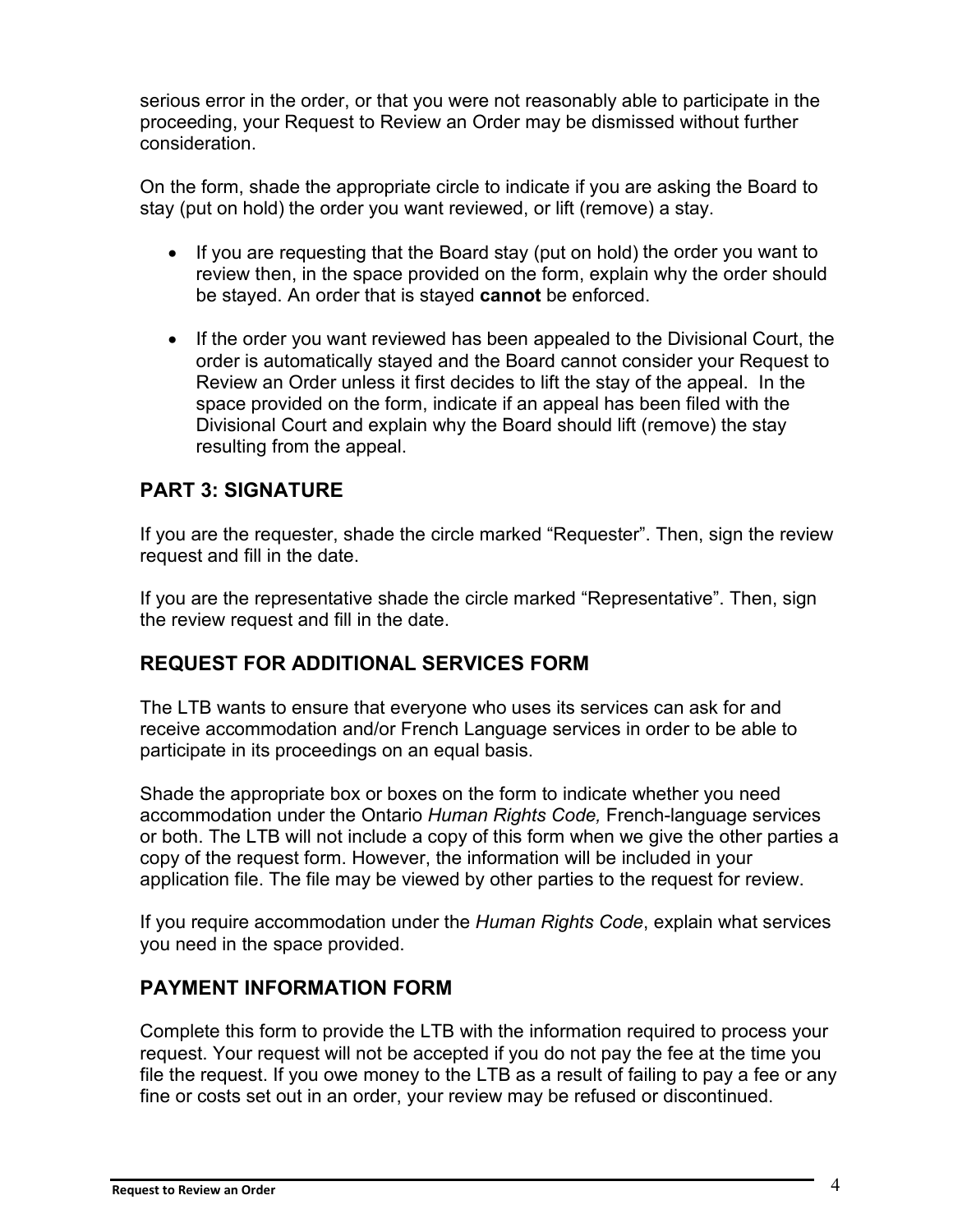You may request a fee waiver if you meet the financial eligibility requirements set out by the LTB. You will need to complete the *[Fee Waiver Form](https://tribunalsontario.ca/ltb/forms/)* which is available from the LTB website at [tribunalsontario.ca/ltb.](https://tribunalsontario.ca/ltb) For more information about fee waivers and the eligibility criteria, go to the fee waiver rules and practice direction on the [Rules of Practice](https://tribunalsontario.ca/ltb/rules-practice-directions-guidelines/) page of the LTB website.

#### **Payment Method**

Shade the appropriate box to show whether you are paying by cash, debit card, money order, certified cheque, Visa or MasterCard. You cannot pay by cash or debit card if you are filing your review request by fax or mail. If you are paying by credit card, include the cardholder's name and signature, the card number and expiry date. The information you fill in on this part of the form is confidential. It will be used to process your review request, but will not be placed on the application file.

#### <span id="page-5-0"></span>**SECTION E What to include when you file a Request**

To file this request, you must include the following:

- The completed *Request to Review an Order* form,
- The fee (listed on the cover page of the request).

**Your request to review an order will be refused if you do not pay the fee.**

#### <span id="page-5-1"></span>**SECTION F How to file your Request**

You can file your request to review an order one of the following ways:

**1. In Person** at the nearest LTB office.

To find a list of LTB [office locations](https://tribunalsontario.ca/ltb/contact/) visit the LTB website at [tribunalsontario.ca/ltb.](https://tribunalsontario.ca/ltb) You can also call the LTB at 416-645-8080 or 1-888-332- 3234 (toll-free).

If you file your request in person at an LTB office, you can pay the fee by cash, debit card, certified cheque, money order, Visa or MasterCard.

#### **2. By Mail**

Mail your *Request to Review an Order* form to the nearest LTB office.

To find a list of LTB [office locations](https://tribunalsontario.ca/ltb/contact/) visit the LTB website at [tribunalsontario.ca/ltb.](https://tribunalsontario.ca/ltb) You can also call the LTB at 416-645-8080 or 1-888-332- 3234 (toll-free).

If you mail your request, you can pay the fee by certified cheque or money order, Visa or MasterCard.